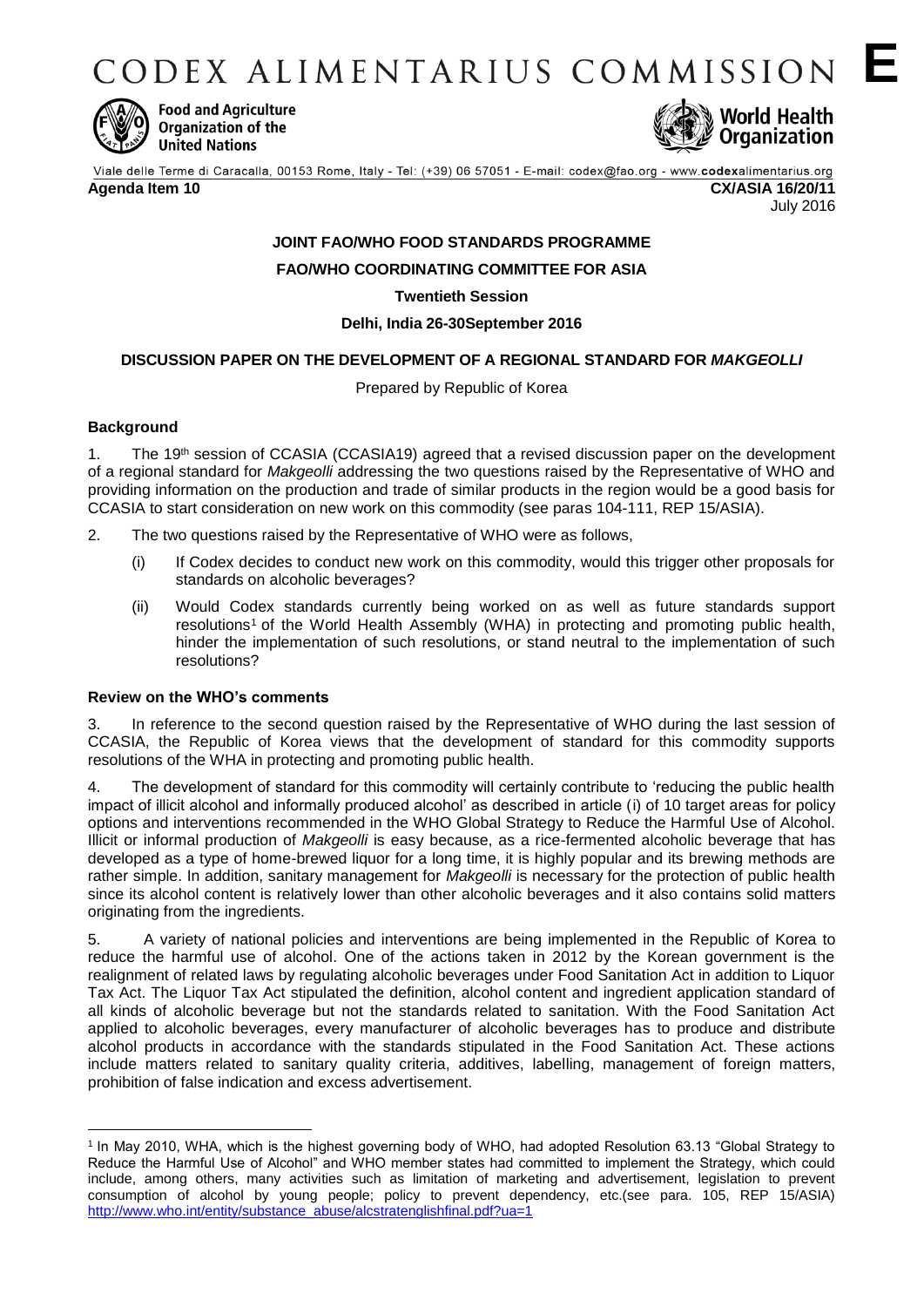<u>.</u>

6. In most countries, alcoholic beverages are an important source of taxation. Accordingly, matters related to the production and sale of alcoholic beverages have been managed by government authority handling tax (National Tax Service). Consequently, the enforcement of sanitary control over alcoholic beverages has been considerably loose. However, with increased interest for food safety among consumers, governments are imposing more strict regulations for alcoholic beverages. The application of Food Sanitation Act on alcoholic beverages in the Republic of Korea is part of this global change. Thus, the development of Codex standard for alcoholic beverage products will be an action that protects the health of consumers through the provision of sanitary and high-quality product.

7. It is difficult to give a definitive answer to the first question raised by the Representative of WHO about whether conducting a new work on this commodity will trigger other proposals for standards on alcoholic beverages. However, like the Codex documents already developed in reference to alcoholic beverages,<sup>2</sup> new works for the provision of safe commodities and the protection of consumer health should be conducted continuously.

#### **Review on the similar products in the region**

8. *Makgeolli* is a fermented beverage that contains a small amount of alcohol (3-8%). It is made from rice, which is mixed with fermentation starter culture. After adding potable water, the mixture is fermented for a certain amount of time at an optimal temperature through a simultaneous two-step fermentation process. *Makgeolli* has characteristic of its cloudy form resulting from the solid matters which come from the main ingredients.

9. CCASIA19 requested the Republic of Korea to submit a revised discussion paper providing information on the production and trade of similar products in the region. In response to this request, the Republic of Korea made written requests to all CCASIA member countries to provide relevant information. Unfortunately, we did not receive any response from the member countries. As a result, we conducted an investigation on products similar to *Makgeolli*, visiting manufacturers and vendors of alcoholic beverages as well as related organizations in China, Japan, and Thailand from April to June this year. Findings from the investigation are as follows, and the component analysis results of rice-based products from each country are attached as an appendix to this discussion paper.

- **China**: *Mijiu* is a product comparable to *Makgeolli* because it is a rice-fermented product. However, its form and use are completely different from *Makgeolli*. *Mijiu* contains a lot of steamed rice, which is the main ingredient. With this solid matter composing most of the product, *Mijiu* is consumed rather as a meal replacement than a beverage. Based on the analysis results of products distributed in China, the alcohol content of *Mijiu* is less than 3%. Hence, *Mijiu* is assumed to be a product which lies on the boundary between alcoholic beverage and general food.
- **Japan**: Unlike *Makgeolli*, which is categorized as a cloudy type of rice-fermented beverage in the Republic of Korea, *Nigorizake* in Japan is categorized just like Sake and as a clear type of rice-fermented beverage. For *Makgeolli*, the filtering process is controlled so that solid matters originating from the main ingredients remain in the product. *Nigorizake*, on the other hand, involves a very fine filtering process which produces a clear type of Sake, to which solid matters are added separately afterwards. Due to this difference in manufacturing process, these two products differ in alcohol content, taste, flavour and components. We are unable to confirm the exact production or trade volume of *Nigorizake*, but the production is estimated to be only about 1~2% of the total output of sake (539,263 kl, Euromonitor 2015).
- **Thailand**: A product similar to *Makgeolli* could not be identified in Thailand. No relevant information was obtained from neighbouring countries such as Myanmar, Cambodia, Lao PDR, etc.

10. Through this visiting investigation, we confirmed that there are considerable differences in terms of ingredient, manufacturing method, fermentation microorganism, alcohol content, and quality factor among alcohol beverages made from rice or grains in different countries. All the people concerned of each country whom we interviewed uniformly expressed very negative opinions about adopting a single standard for rice or grain-based alcoholic beverages that were developed differently according to respective tradition of each country, but rather asked back whether it would be possible at all to apply a single standard to grape wines or cheese that has characteristics indigenous to each region.

<sup>&</sup>lt;sup>2</sup> The *Code of Practice for the Prevention and Reduction of Ochratoxin A Contamination in Wine (CAC/RCP 63-2007)* and provisions related to pesticide residues and food additives in alcoholic beverages.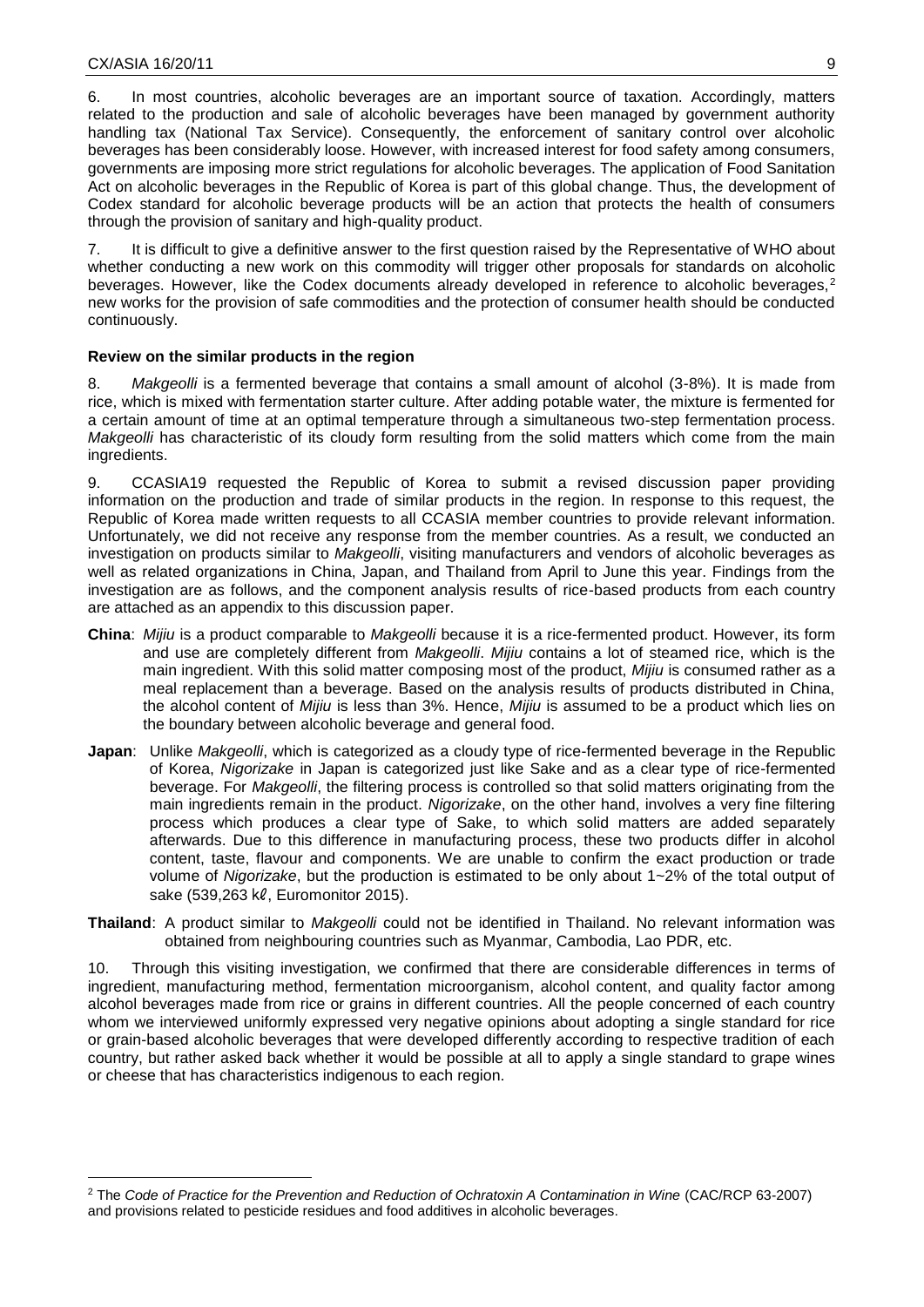#### **Conclusion**

11. Makgeolli is being traded mainly in the Asian region and also in nearly 50 countries around the world. Since each rice or grain-based product produced in respective country has distinctive manufacturing method, alcohol content, solid matters and usage, it is inadequate to develop an inclusive standard for all rice or grain-based alcoholic beverages.

12. Considering *Makgeolli*'s characteristics including its easy manufacturing method, high popularity, low alcohol content, and quality changeability due to the solid matters, we believe that developing a regional standard for *Makgeolli* will greatly contribute to implementing the WHO Global Strategy on the harmful use of alcohol on a regional level and to developing works on alcoholic beverages in the Codex system in the future.

#### **Recommendation**

13. The Committee is invited to consider the issue raised in this discussion paper and recommend that next Session of the Codex Alimentarius Commission approve new work on the development of a Codex regional standard for *Makgeolli*. The proposal for new work is attached as Annex. Makgeolli. The proposal for new work is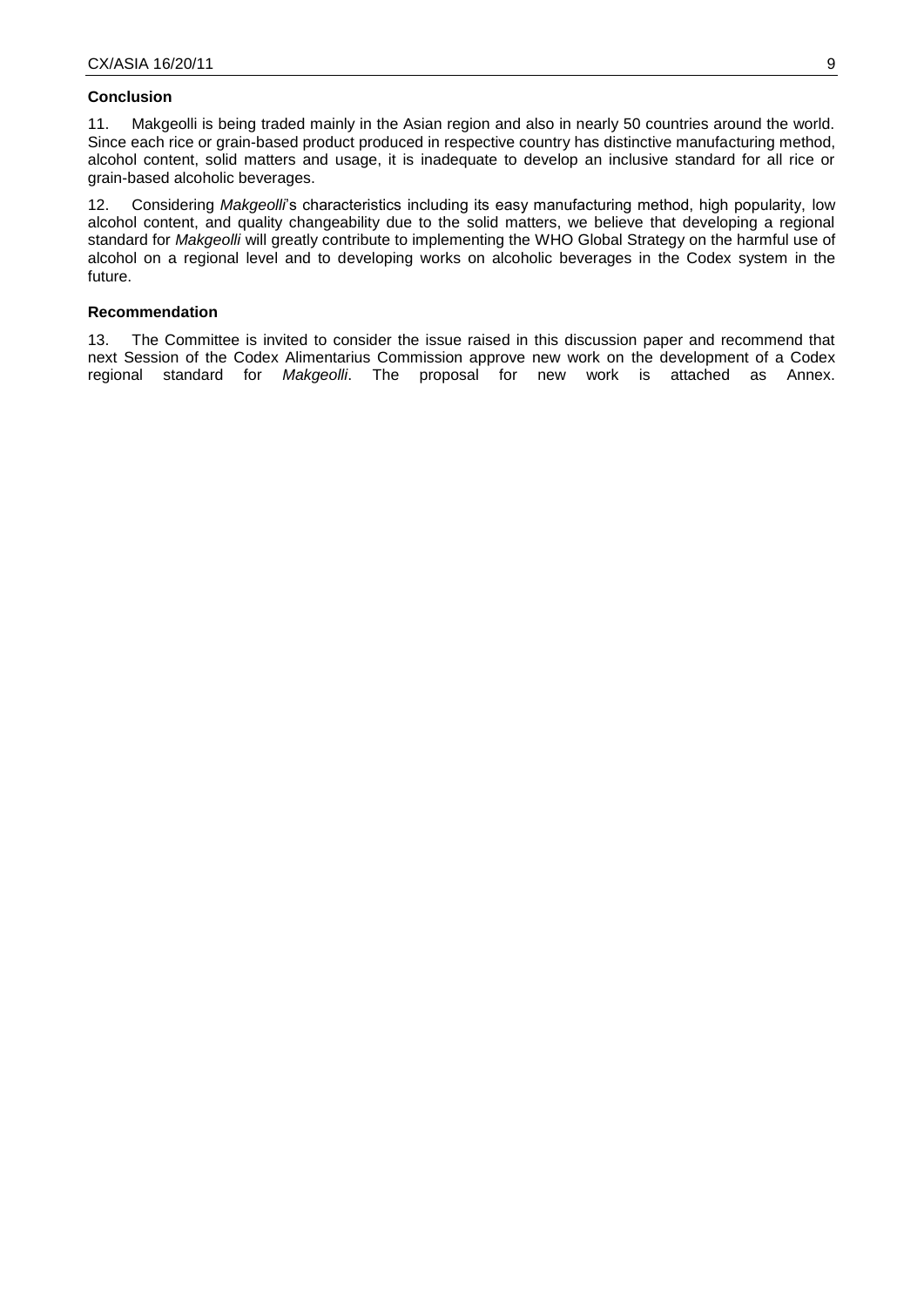# **PROJECT DOCUMENT**

# **Proposal for the Development of a Regional Standard for** *Makgeolli*

#### **1. Purpose and the scope of the standard**

*Makgeolli* is a fermented beverage that contains a small amount of alcohol (3-8%). It is made from rice, which is mixed with fermentation starter culture. Added with potable water, the mixture is fermented for a certain amount of time at an optimal temperature through a simultaneous two-step fermentation process.<sup>1</sup> *Makgeolli* features a cloudy appearance due to the remaining solid matters originating from the ingredients. It is usually milky, but may show a variety of colour depending on the other grains or fruits used for optional ingredients. *Makgeolli* includes a small amount of carbon dioxide produced during the fermentation process.

There are two different types of *Makgeolli* being distributed; sterilized *Makgeolli*, which has been sterilized before the bottling process, and draft *Makgeolli*, which has not been sterilized, allowing slow and continuous fermentation even after the bottling process and thereby containing considerable amount of fermentation microorganism.

The purpose of this proposal is to develop a regional standard reflecting information about safe and highquality *Makgeolli* that is commercially distributed in accordance with the objectives of Codex Alimentarius Commission to protect consumers' health and ensure fair trade practices.

#### **2. Relevance and timeliness**

<u>.</u>

*Makgeolli* has been produced and consumed for hundreds of years and is recently being traded throughout the world. In the past ten years, the trade volume of *Makgeolli* worldwide is consistently on the rise, and the number of trading countries has dramatically increased to nearly 50 countries including China, Japan, Republic of Korea, Australia, Canada, USA, etc. As shown in Figure 1, *Makgeolli* is bottled in PET, can, or glass containers for distribution.

Nevertheless, there have been various impediments to trading *Makgeolli* due to lack of understanding between trading countries and the absence of international standard.

First, some *Makgeolli* products are being distributed under names such as rice wine and rice beer for commercial purposes. Considering the manufacturing process and alcohol content of typical *Makgeolli*, these names are inappropriate and may cause confusion among consumers.

Second, the components and flavour of *Makgeolli* are prone to change during manufacturing process or distribution because *Makgeolli* has low alcohol content and contains considerable amount of solid matter originating from the main ingredient. Therefore, it is necessary to establish a quality criteria that can be applied in the international market.

Third, although two different types of *Makgeolli* products (sterilized and non-sterilized (i.e. draft)) are being distributed and sold, the same criteria are applied to both types in some countries. Such a practice causes trade conflicts. Therefore, in order to resolve obstacles in trade, it is necessary to clearly stipulate the definition, characteristics, quality factors, and sanitary requirements of each type of *Makgeolli*.

Fourth, *Makgeolli* was historically used as a nutritious thirst quencher for farmers. Developed over a long time satisfying this purpose, *Makgeolli* has established itself as a beverage that has relatively low alcohol content. In recent years, however, products that have gone through abnormal manufacturing process or have high alcohol content are being distributed in the market under the name of *Makgeolli*. This inappropriate practice can cause serious problems to consumers in relation to the harmful use of alcohol. Therefore, considering the sharp increase of international trade volume of *Makgeolli*, it is necessary to provide accurate information about *Makgeolli* products to consumers worldwide.

With such cases of disorderly practice that are causing confusion among consumers and can possibly become factors of health impediments increasing within the global market, it has become necessary to develop a Codex standard for *Makgeolli* products.

<sup>1</sup> In this process, saccharification process though which starch is degraded into its simple sugars, and alcohol fermentation, by which the simple sugars are converted to ethanol and carbon dioxide, occur simultaneously.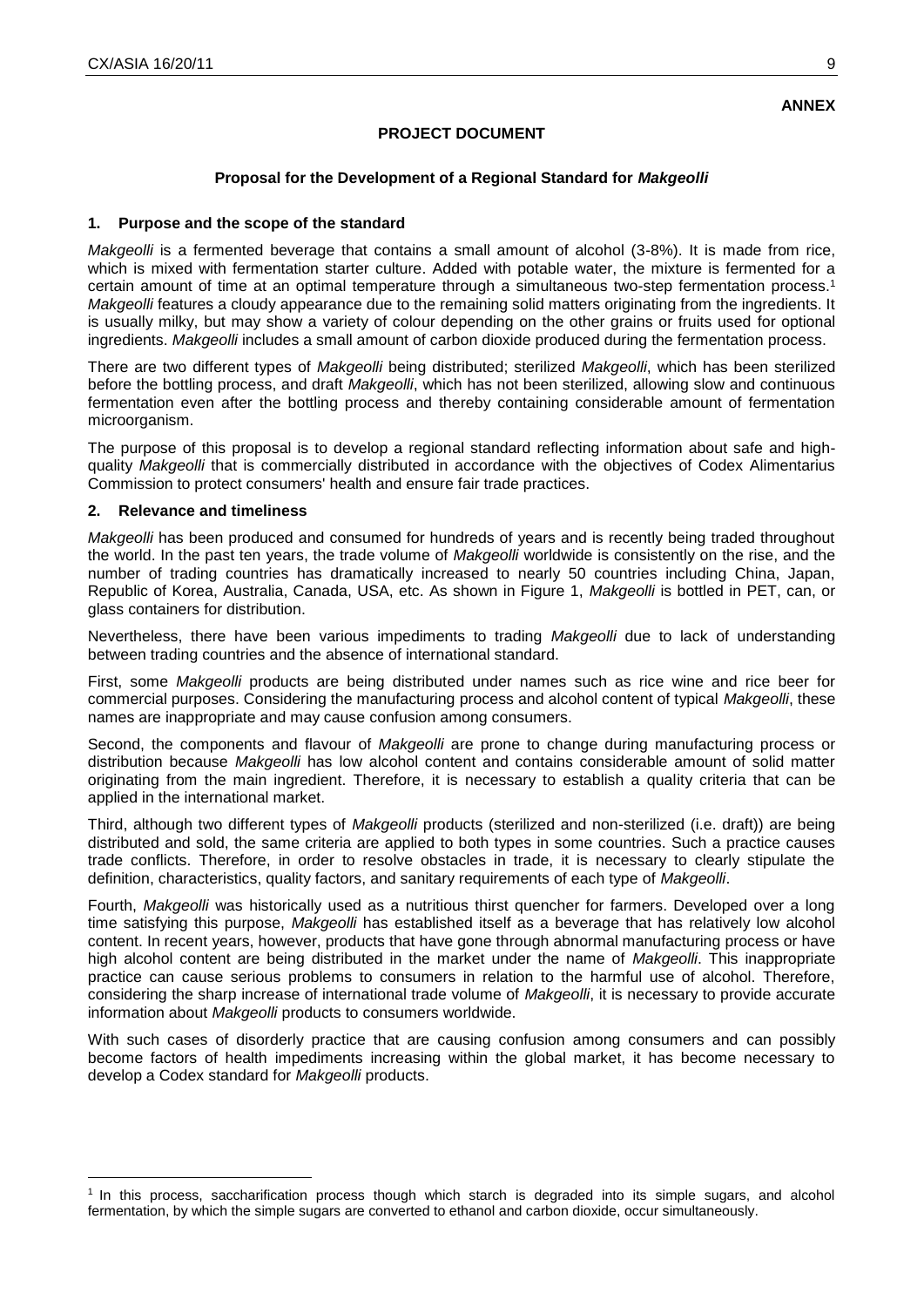

Figure 1. Exported *Makgeolli* by type of container Source: http://www.google.com

# **3. The Main aspects to be covered**

The main aspects of the product covered in this proposed standard are related to the quality and safety requirements aimed for the protection of consumers' health and promotion of fair trade. Hence, this proposed standard includes contents about the product definition, essential components and quality factors, food additives, contaminants, hygiene, weights and measures, and labelling, along with method of analysis and sampling.

# *4.* **An assessment against the** *Criteria for the Establishment of Work Priorities*

# **General criterion**

The new draft standard will meet the criteria by providing the following contents.

- Facilitating consumer protection and preventing fraudulent practices.
- Providing quality assurance of the product to meet consumer needs and the minimum requirements of food safety.

# **Criteria applied to the commodity**

(a) Volume of production and consumption in individual countries and volume and pattern of trade between countries

Various types of alcoholic beverage made from grain have existed in many countries, but the countries that commercially produce grain-based alcoholic beverages in factories for both domestic and international market comprise China, Japan, and the Republic of Korea. It is hard to determine the accurate scale of trade since the sub-codes of HS Code differ by country.

The trade volume of *Makgeolli* has been increasing since 2005. As shown in table 1, the number of trading countries has increased from 8 in 2005 to 48 in 2015. The trade volume of respective continent by countries is indicated in Table 2.

| Year                      | 2005 | $\tilde{\phantom{a}}$ | 2010 | 2011 | 2012     | 2013 | 2014 | 2015 |
|---------------------------|------|-----------------------|------|------|----------|------|------|------|
| countries<br>Number<br>οt |      | ~                     | 38   | 38   | つに<br>ບປ | 44   | 44   | 48   |

Table 1. Number of trading countries of *Makgeolli* by year

Source: Korea Agro-Fisheries Trade Corporation (2015)

Table 2. Trade volume of *Makgeolli* (USD)

| Continent | Country | 2011<br>2010 |          | 2012     | 2013      | 2014      | 2015      |
|-----------|---------|--------------|----------|----------|-----------|-----------|-----------|
| Asia      | China   | 930,141      | .311,024 | .519,341 | 1,764,909 | 2,804,513 | 2,448,425 |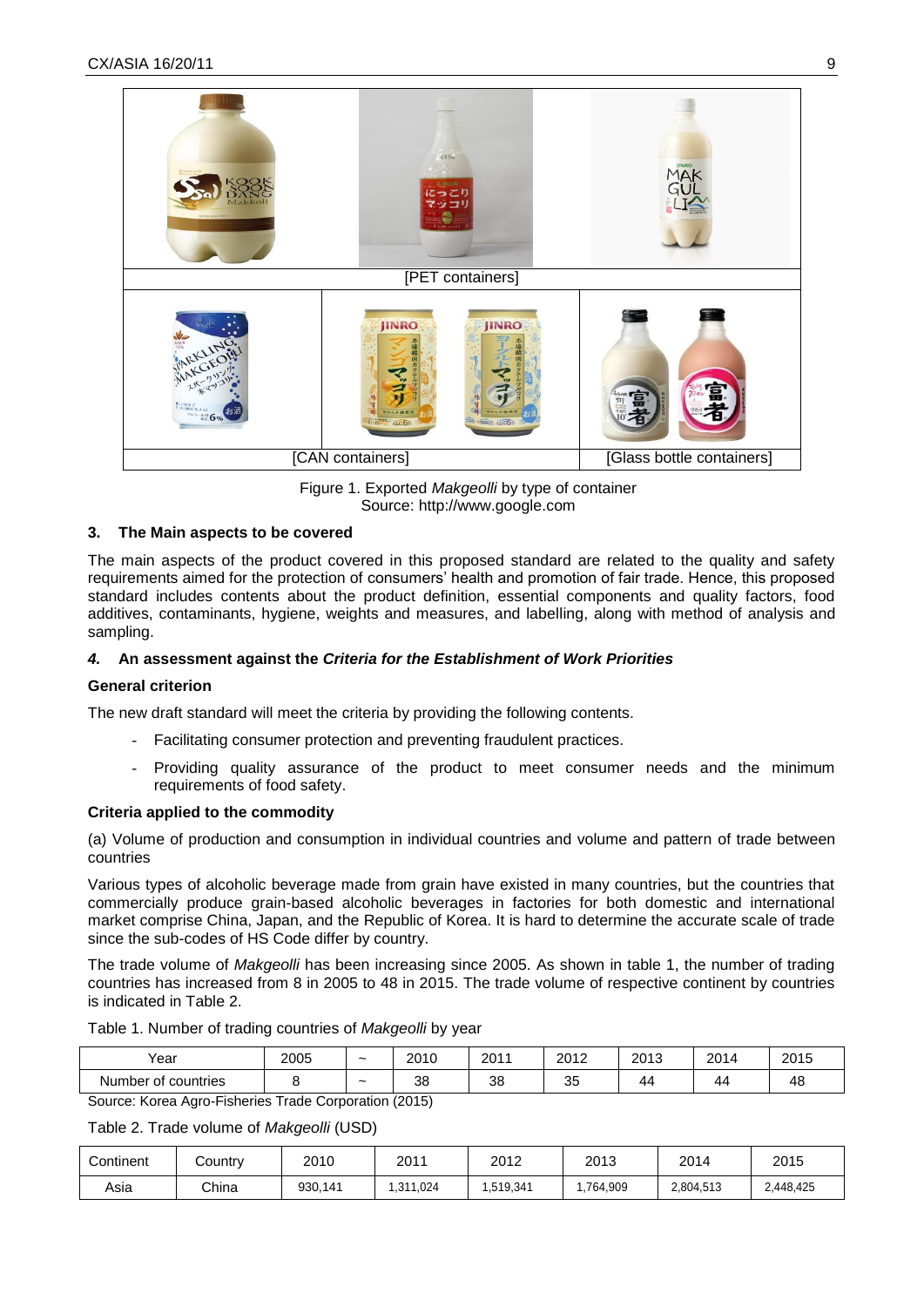|         | Japan              | 15,584,926 | 48,419,311 | 31,990,089 | 13,624,537 | 9,148,442  | 6,681,959  |
|---------|--------------------|------------|------------|------------|------------|------------|------------|
|         | Malaysia           | 6,918      | 23,585     | 112,239    | 172,532    | 146,936    | 115,221    |
|         | Singapore          | 40,177     | 63,918     | 177,646    | 194,997    | 192,131    | 177,966    |
|         | Thailand           | 41,093     | 65,839     | 79,984     | 130,849    | 79.958     | 73,600     |
|         | Vietnam            | 274,540    | 244,555    | 275,754    | 337,984    | 314,801    | 392,251    |
|         | Other              | 89,366     | 89,997     | 158,322    | 196,844    | 177,493    | 238,631    |
|         | Total              | 16,967,161 | 50,218,229 | 34,313,575 | 16,422,652 | 12,864,274 | 10,128,053 |
|         | Germany            | 2,436      | 12,416     | 13,988     | 39,259     | 22,901     | 24,803     |
|         | <b>Netherlands</b> | 3,466      | 51,021     | 38,651     | 27,571     | 28,840     | 50,347     |
| Europe  | UK                 | 12,949     | 26,198     | 16,677     | 27,276     | 20,335     | 29,388     |
|         | Other              | 17,640     | 21,551     | 8,501      | 55,366     | 36,711     | 48,970     |
|         | Total              | 36,491     | 111,186    | 77,817     | 149,472    | 108,787    | 153,508    |
|         | Australia          | 135,236    | 396,295    | 320,927    | 304,055    | 416,838    | 400,521    |
| Oceania | New<br>Zealand     | 61,131     | 63,509     | 69,684     | 32,607     | 44,559     | 35,297     |
|         | Other              | 1,179      |            | 4,094      | 11,947     | 11,441     | 11,814     |
|         | Total              | 197,546    | 396,295    | 394,705    | 348,609    | 472,838    | 447,632    |
|         | Canada             | 50,043     | 40,227     | 66,900     | 104,410    | 101,894    | 123,187    |
| North   | <b>USA</b>         | 1,757,409  | 1,883,328  | 1,886,488  | 1,761,704  | 1,686,029  | 1,951,469  |
| America | Other              | 4,174      | 9,586      | 11,476     | 4,246      | 4,298      | 7,704      |
|         | Total              | 1,811,626  | 1,933,141  | 1,964,864  | 1,870,360  | 1,792,221  | 2,082,360  |
|         | Argentina          | 9,602      | 17,857     | 20,690     | 16,862     | 7,385      | 26,118     |
| Latin   | Mexico             | 10,508     | 11,112     | 35,677     | 12,415     | 14,920     | 22,442     |
| America | Other              | 36,537     | 5,101      | 5,980      | 26,337     | 45,693     | 23,490     |
|         | Total              | 56,647     | 34,070     | 62,347     | 55,614     | 67,998     | 72,050     |

Source: Korea Agro-fisheries Trade Corporation (2015)

(b) Diversity of national legislations and its apparent impact or potential impediments to international trade

Without an international standard, *Makgeolli* is currently being distributed and consumed in 48 countries worldwide under various names such as *Makgeolli*, Rice wine, and Rice beer, causing confusion among consumers. The main characteristics of *Makgeolli* are its refreshing taste, sparkling sensation, sweetness and low alcohol content (3~8%). However, low quality products that do not satisfy these characteristics or use low grade ingredients can deceive and mislead the consumers. In addition, applying different microorganism criteria to all *Makgeolli* products can work as impediments in international trade.

For example, unlike sterilized *Makgeolli,* wherein the microorganisms used for fermentation are sterilized before bottling, draft *Makgeolli,* has significant amount of microorganisms even after the bottling process. It is apprehended that this property of draft *Makgeolli* might be distorted when different criteria from respective countries are applied to import quarantine and sanitary inspection.

#### (c) International or regional market potential

According to the international trade volume of *Makgeolli* tallied in recent years, the global demand for *Makgeolli* is increasing. The trade volume in most countries indicates an upward trend. The total trade volume may fluctuate depending on the total number of trading countries, but is expected to increase steadily in the future.

According to statistics from Korea, the total trade volume in Asian region decreased during the last couple of years mainly because there has been a significant drop in the trade volume of Japan, which is the largest trading country. The cause to Japan's drop is presumed to be a change of preference for alcoholic beverages among the main *Makgeolli* consumers. Except for Japan, however, the trade volume of *Makgeolli* in other Asian countries, as well as countries in Oceania, North America and Latin America has been consistently increasing since 2010. In particular, the trade volume nearly doubled or tripled over the same period in countries such as Australia, Canada, Argentina, and Mexico.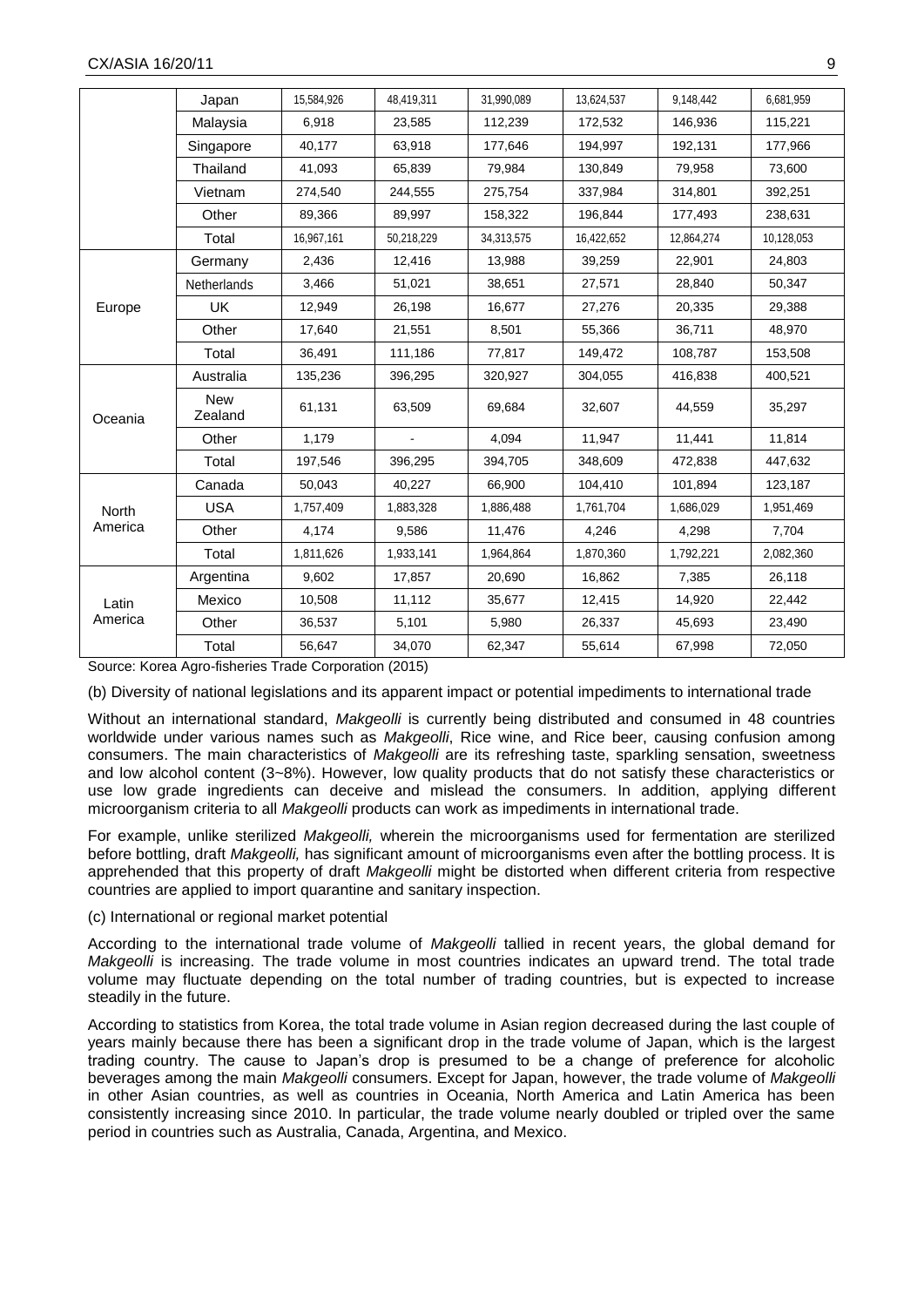In addition, sterilized *Makgeolli* has a shelf-life of 6 to 12 months, and draft *Makgeolli* has a shelf-life of 60 to 90 days when distributed under a cold chain system. Because of this advantage of having relatively long shelf life despite the low alcohol content, *Makgeolli* products are regarded as promising commodities in the international market.

(d) Amenability of the commodity to standardization

The main ingredients (rice, starter culture, and potable water) used in manufacturing *Makgeolli* are simple; so are the additives which are limited to a few kinds. Thus, it is relatively easy to develop a Codex standard for *Makgeolli*.

(e) Coverage of the main consumer protection and trade issues by existing or proposed general standards

A commodity standard has not been established for alcoholic beverages in the current Codex standards. The only existing Codex document related to alcoholic beverages is *the Code of Practice for the Prevention and Reduction of Ochratoxin A Contamination in Wine* (CAC/RCP 63-2007). This document, however, involves mycotoxins in wine and is irrelevant to the new work proposal for alcoholic beverage made from rice.

Alcoholic beverages made from grains including rice are categorized under wine (other than grape) in the GSFA Food Category System. However, alcoholic beverages manufactured from grains should be precisely distinguished from wine, which are made from fruits. This is because there is a big difference in the fermentation process of these two kinds of product.

(f) Number of commodities which would need separate standards indication whether raw, semi-processed or processed

The proposed standard will be for *Makgeolli* products.

(g) Work already undertaken by other international organizations in this field and/or suggested by the relevant international intergovernmental body(ies).

There are references to 'Beverage' in ISO 67.160, which includes contents about 'Alcoholic beverages, including beer, wine, spirits etc.' in 67.160.10. Hence, these references may be consulted.

#### **5. Relevance to the Codex strategic objectives**

This proposal meets Objective 1.2 (Proactively identify emerging issues and Member needs and, where appropriate, develop relevant food standards) of Strategic Goal 1 (Establish international food standards that address current and emerging food issues) under the Strategic Plan 2014-2019 of the Codex Alimentarius Commission.

# **6. Information on the relation between the proposal and other existing Codex documents**

Food additive provisions relevant to *Makgeolli* are listed in F.C. 14.2 "Alcoholic beverages" of the *General Standard for Food Additives* (GSFA).

In addition, *General Principles of Food Hygiene* (CAC/RCP 1-1969) and *Standard for the Labelling of Prepackaged Food* (CODEX STAN 1-1985) can be applied to *Makgeolli* products.

#### **7. Identification of any requirement for and availability of expert scientific advice**

Provision of scientific advice from experts is not foreseen in the present proposal.

#### **8. Identification of any need for technical input to the standard from external bodies so that this can be planned for**

#### Not applicable.

#### **9. The proposed time-line for completion of the new work**

| Date            | Advance and procedures                                  |
|-----------------|---------------------------------------------------------|
| <b>Jul 2017</b> | Approval of the new work by the Commission              |
| Sep. 2018       | Consideration of the proposed Draft standard by CCASIA  |
| Jul 2019        | Adoption by the Commission at Step 5                    |
| Sep. 2020       | Consideration of the Draft Standard by CCASIA           |
| <b>Jul 2021</b> | Final Adoption by the Commission as a Regional Standard |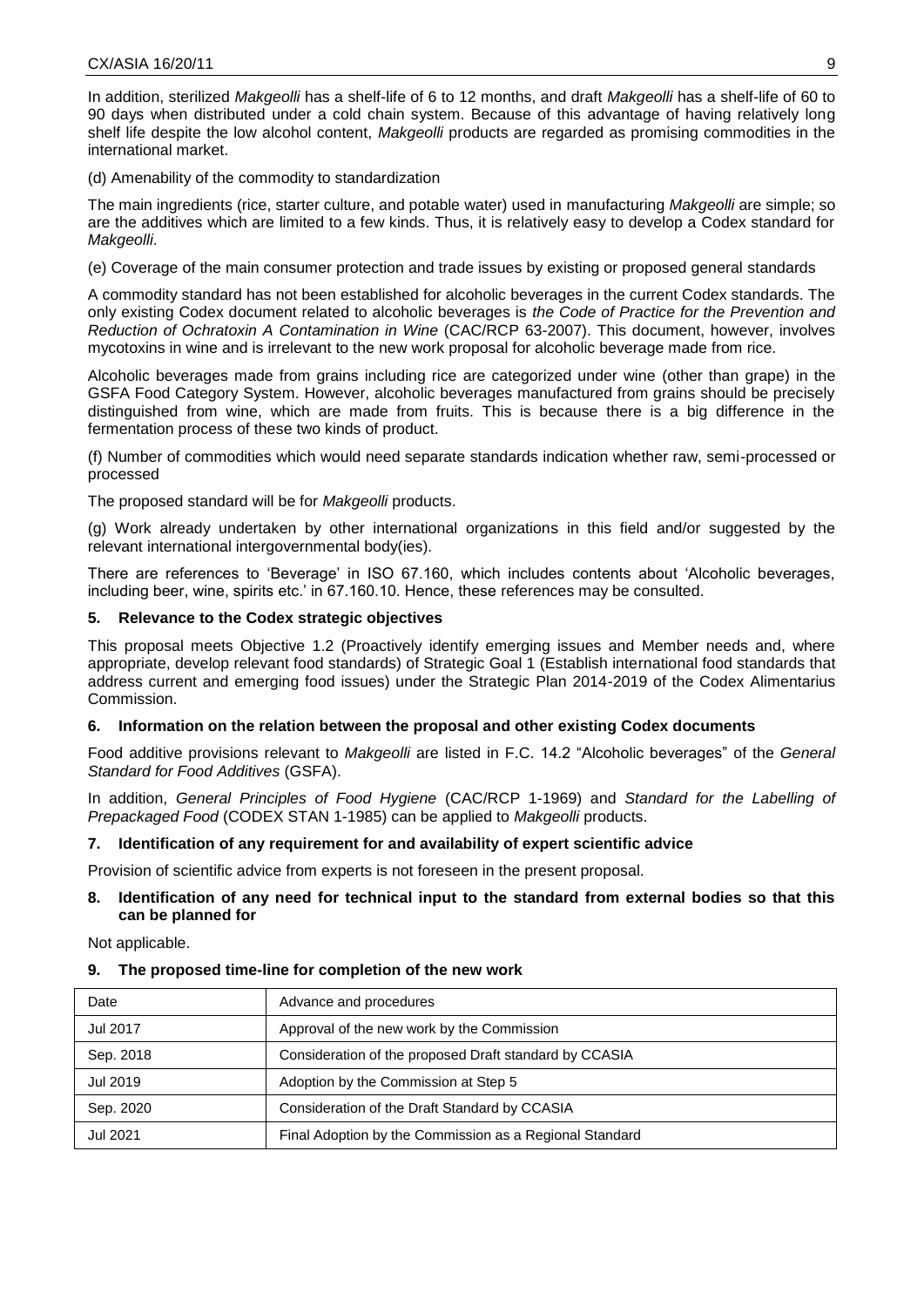# **Appendix**

| Comparative Table of Cloudy-Type Alcoholic Beverages made from Rice of China, Japan and Republic of Korea |  |
|-----------------------------------------------------------------------------------------------------------|--|
|                                                                                                           |  |

|                       |        |                         | <b>Alcohol</b> |      | <b>Acidity</b>     | <b>Total Acid</b>                |                             | <b>Solid</b>                 | Colour |         |             |                           |  |
|-----------------------|--------|-------------------------|----------------|------|--------------------|----------------------------------|-----------------------------|------------------------------|--------|---------|-------------|---------------------------|--|
| <b>Type</b>           | Whole  | Image<br><b>Surface</b> |                | pH   | (0.1N)<br>NaOH ml) | (mg/100ml)<br>as acetic<br>acid) | <b>Brix Scale</b><br>(Brix) | <b>Contents</b><br>(% , w/v) | L      | a       | $\mathbf b$ | <b>Turbidity</b><br>(NTU) |  |
|                       | 扁      |                         | 0.3            | 4.02 | 2.1                | 0.13                             | 11.9                        | 53.55                        | 59.3   | 0.69    | 13.43       | 5653                      |  |
| <b>Mijiu</b>          | 商神癖    |                         | 1.5            | 3.86 | 4.0                | 0.24                             | 33.5                        | 59.83                        | 64.61  | 1.07    | 11.71       | 3751                      |  |
| (China)               |        |                         | 2.5            | 4.25 | 4.1                | 0.25                             | 33.4                        | 65.73                        | 59.86  | $-0.07$ | 13.39       | 5089                      |  |
|                       | ★★ 配+  |                         | 2.1            | 4.04 | 5.1                | 0.31                             | 34.2                        | 71.75                        | 80.23  | 2.02    | 14.29       | 1153                      |  |
| Nigorizake<br>(Japan) | 国<br>R |                         | 10.4           | 4.03 | 2.5                | 0.15                             | 14.5                        | 9.05                         | 51.65  | 0.32    | 16.09       | 99999                     |  |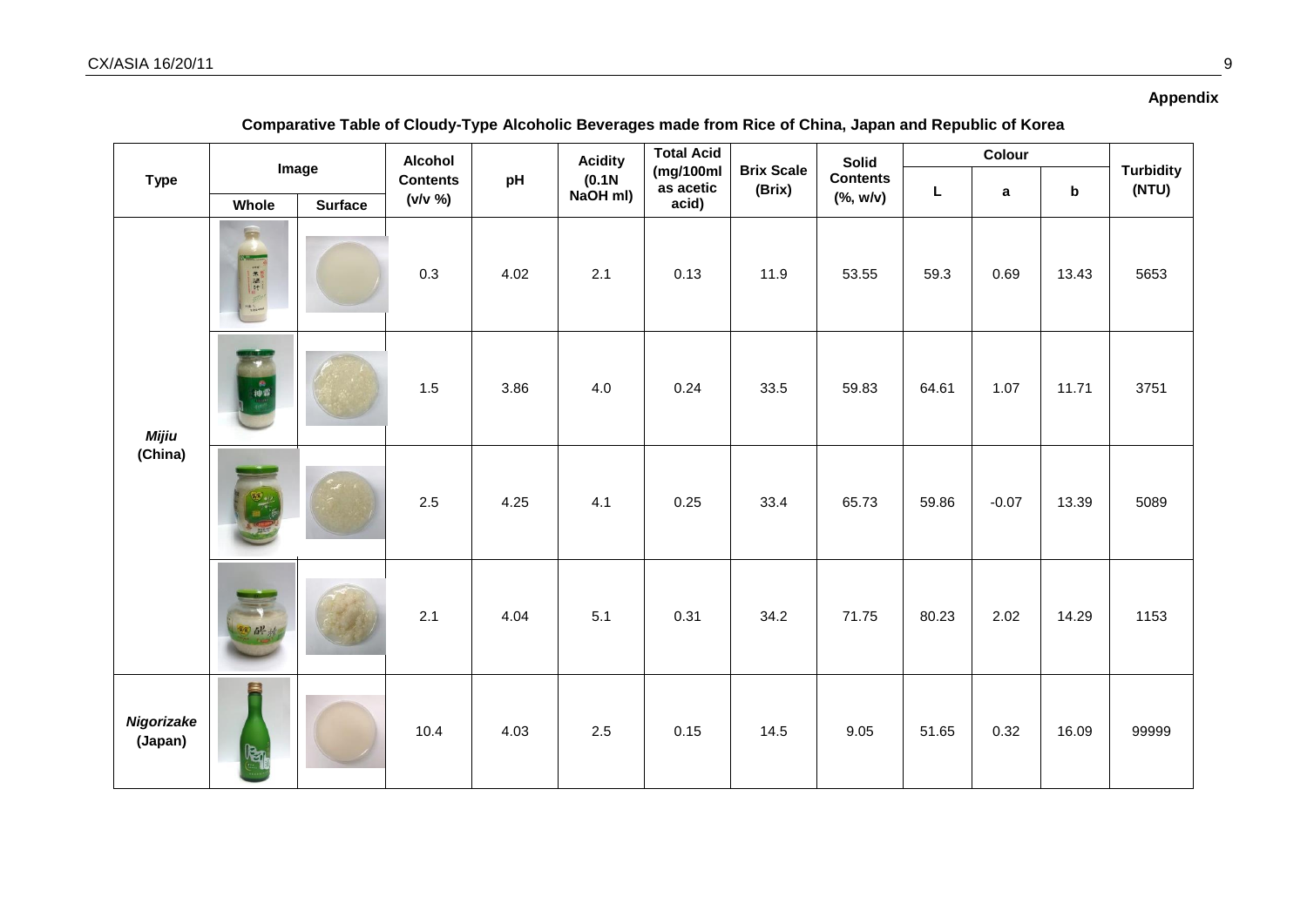| <b>Type</b>                 | Image                       |  | <b>Alcohol</b>            | pH   | <b>Acidity</b>     | <b>Total Acid</b>       | <b>Brix Scale</b> | <b>Solid</b>                 |       | Colour      |                           | <b>Turbidity</b> |
|-----------------------------|-----------------------------|--|---------------------------|------|--------------------|-------------------------|-------------------|------------------------------|-------|-------------|---------------------------|------------------|
|                             |                             |  | <b>Contents</b><br>(bth0) |      | (0.1N)<br>NaOH ml) | (mg/100ml)<br>as acetic | (Brix)            | <b>Contents</b><br>(% . w/v) | L     | $\mathbf a$ | $\boldsymbol{\mathsf{b}}$ | (NTU)            |
|                             | $\mathbb{E}_{\mathbb{I}^d}$ |  | 10.3                      | 3.97 | 2.4                | 0.14                    | 14.2              | 8.96                         | 53.24 | 0.21        | 15.72                     | 99999            |
|                             | 菊                           |  | 19.3                      | 4.22 | 2.8                | 0.17                    | 20.5              | 8.70                         | 49.27 | 1.01        | 22.2                      | 99999            |
|                             | 8<br>十右衛門                   |  | 17.4                      | 4.36 | 2.2                | 0.13                    | 13.2              | 9.14                         | 99.87 | 0.12        | 3.02                      | 50.9             |
|                             | E<br>基                      |  | 6.79                      | 3.44 | 5                  | 0.30                    | 5.4               | 9.32                         | 51.98 | 0.94        | 17.28                     | 99999            |
| <b>Makgeolli</b><br>(Korea) | €<br>知道<br>$\overline{a}$   |  | 6.16                      | 3.96 | 4.6                | 0.28                    | 4.9               | 8.47                         | 49.94 | 2.72        | 17.98                     | 99999            |
|                             | <b>CHAY</b>                 |  | 6.27                      | 3.88 | 4.5                | 0.27                    | 4.5               | 8.92                         | 51.28 | 2.48        | 17.32                     | 99999            |